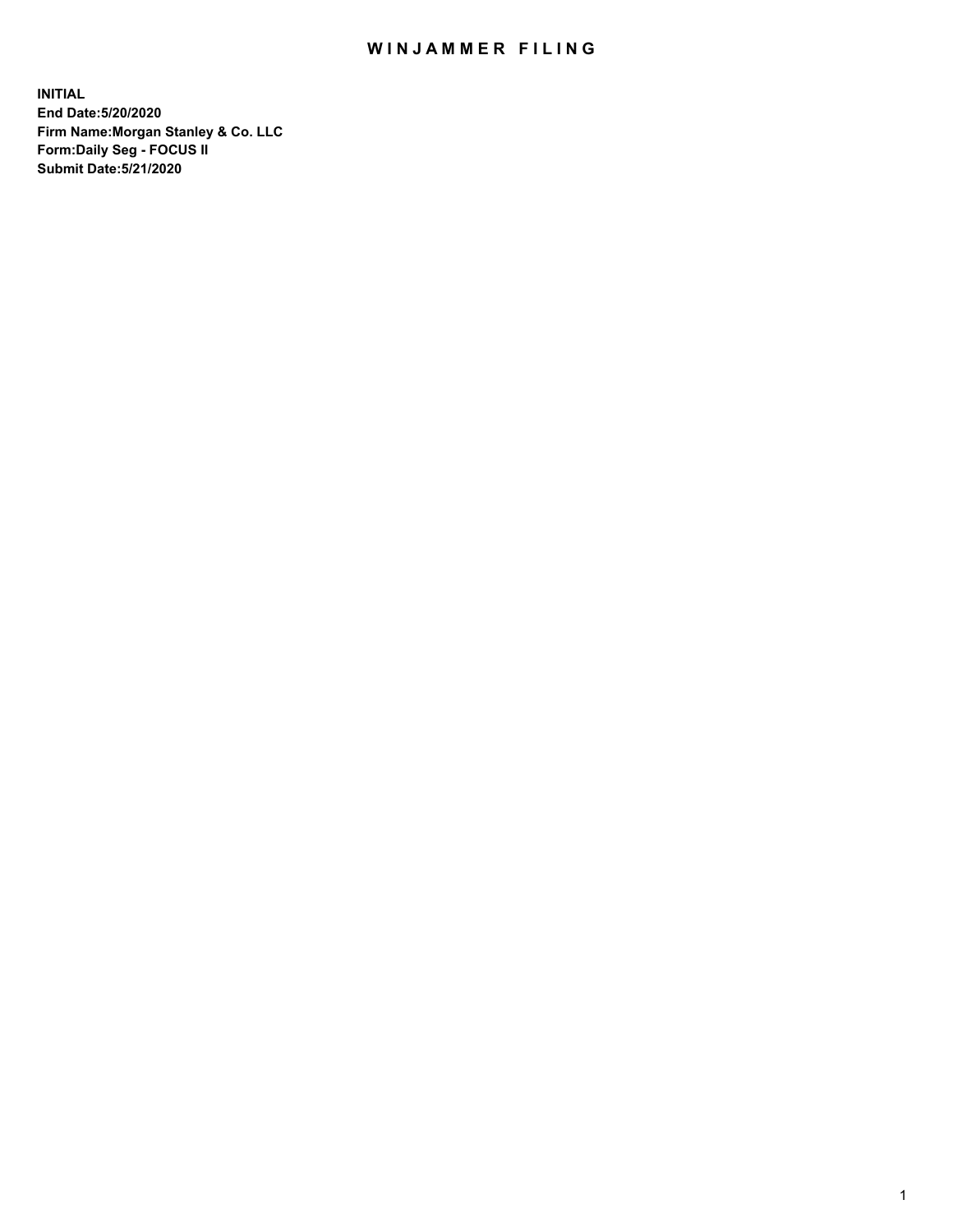**INITIAL End Date:5/20/2020 Firm Name:Morgan Stanley & Co. LLC Form:Daily Seg - FOCUS II Submit Date:5/21/2020 Daily Segregation - Cover Page**

| Name of Company                                                                                                                                                                                                                                                                                                                | Morgan Stanley & Co. LLC                               |
|--------------------------------------------------------------------------------------------------------------------------------------------------------------------------------------------------------------------------------------------------------------------------------------------------------------------------------|--------------------------------------------------------|
| <b>Contact Name</b>                                                                                                                                                                                                                                                                                                            | <b>Ikram Shah</b>                                      |
| <b>Contact Phone Number</b>                                                                                                                                                                                                                                                                                                    | 212-276-0963                                           |
| <b>Contact Email Address</b>                                                                                                                                                                                                                                                                                                   | Ikram.shah@morganstanley.com                           |
| FCM's Customer Segregated Funds Residual Interest Target (choose one):<br>a. Minimum dollar amount: ; or<br>b. Minimum percentage of customer segregated funds required:% ; or<br>c. Dollar amount range between: and; or<br>d. Percentage range of customer segregated funds required between: % and %.                       | 235,000,000<br><u>0</u><br>00<br>0 <sub>0</sub>        |
| FCM's Customer Secured Amount Funds Residual Interest Target (choose one):<br>a. Minimum dollar amount: ; or<br>b. Minimum percentage of customer secured funds required:%; or<br>c. Dollar amount range between: and; or<br>d. Percentage range of customer secured funds required between:% and%.                            | 140,000,000<br><u>0</u><br><u>00</u><br>0 <sub>0</sub> |
| FCM's Cleared Swaps Customer Collateral Residual Interest Target (choose one):<br>a. Minimum dollar amount: ; or<br>b. Minimum percentage of cleared swaps customer collateral required:% ; or<br>c. Dollar amount range between: and; or<br>d. Percentage range of cleared swaps customer collateral required between:% and%. | 92,000,000<br><u>0</u><br><u>00</u><br>0 <sub>0</sub>  |

Attach supporting documents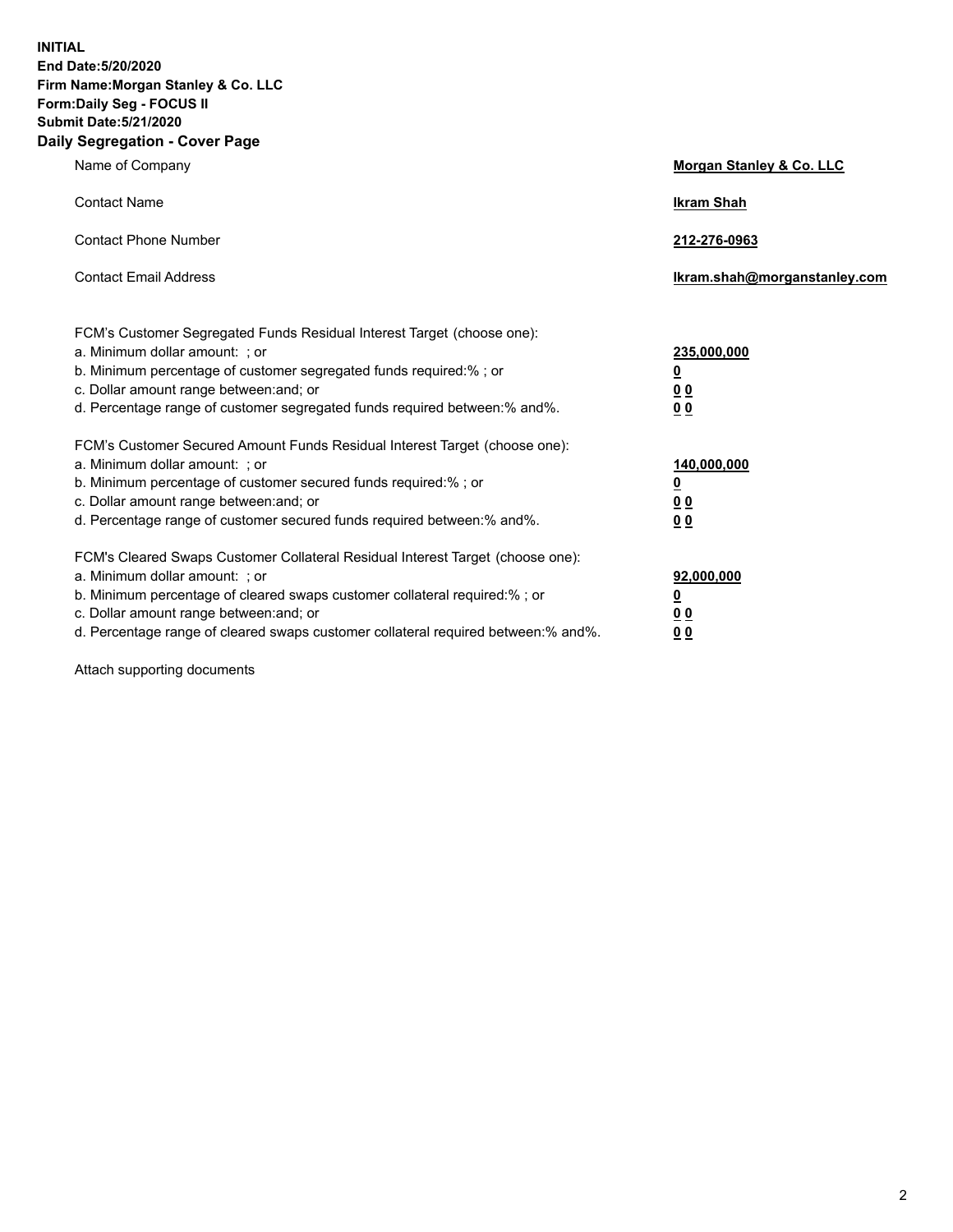## **INITIAL End Date:5/20/2020 Firm Name:Morgan Stanley & Co. LLC Form:Daily Seg - FOCUS II Submit Date:5/21/2020**

## **Daily Segregation - Secured Amounts**

|          | Foreign Futures and Foreign Options Secured Amounts                                               |                                              |
|----------|---------------------------------------------------------------------------------------------------|----------------------------------------------|
|          | Amount required to be set aside pursuant to law, rule or regulation of a foreign                  | $0$ [7305]                                   |
|          | government or a rule of a self-regulatory organization authorized thereunder                      |                                              |
| 1.       | Net ledger balance - Foreign Futures and Foreign Option Trading - All Customers                   |                                              |
|          | A. Cash                                                                                           | 4,229,555,777 [7315]                         |
|          | B. Securities (at market)                                                                         | 2,812,830,605 [7317]                         |
| 2.       | Net unrealized profit (loss) in open futures contracts traded on a foreign board of trade         | 425,421,774 [7325]                           |
| 3.       | Exchange traded options                                                                           |                                              |
|          | a. Market value of open option contracts purchased on a foreign board of trade                    |                                              |
|          |                                                                                                   | 5,755,795 [7335]                             |
|          | b. Market value of open contracts granted (sold) on a foreign board of trade                      | -13,128,026 [7337]                           |
| 4.       | Net equity (deficit) (add lines 1. 2. and 3.)                                                     | 7,460,435,925 [7345]                         |
| 5.<br>6. | Account liquidating to a deficit and account with a debit balances - gross amount                 | 107,491,246 [7351]                           |
|          | Less: amount offset by customer owned securities                                                  | -106,532,346 [7352] 958,900 [7354]           |
|          | Amount required to be set aside as the secured amount - Net Liquidating Equity                    | 7,461,394,825 [7355]                         |
|          | Method (add lines 4 and 5)                                                                        |                                              |
| 7.       | Greater of amount required to be set aside pursuant to foreign jurisdiction (above) or line<br>6. | 7,461,394,825 [7360]                         |
|          | FUNDS DEPOSITED IN SEPARATE REGULATION 30.7 ACCOUNTS                                              |                                              |
| 1.       | Cash in banks                                                                                     |                                              |
|          | A. Banks located in the United States                                                             | 533,221,591 [7500]                           |
|          | B. Other banks qualified under Regulation 30.7                                                    | 406,688,640 [7520] 939,910,231               |
|          |                                                                                                   | [7530]                                       |
| 2.       | Securities                                                                                        |                                              |
|          | A. In safekeeping with banks located in the United States                                         | 779,697,834 [7540]                           |
|          | B. In safekeeping with other banks qualified under Regulation 30.7                                | 0 [7560] 779,697,834 [7570]                  |
| 3.       | Equities with registered futures commission merchants                                             |                                              |
|          | A. Cash                                                                                           | 12,118,643 [7580]                            |
|          | <b>B.</b> Securities                                                                              | $0$ [7590]                                   |
|          | C. Unrealized gain (loss) on open futures contracts                                               | 3,632,160 [7600]                             |
|          | D. Value of long option contracts                                                                 | $0$ [7610]                                   |
|          | E. Value of short option contracts                                                                | 0 [7615] 15,750,803 [7620]                   |
| 4.       | Amounts held by clearing organizations of foreign boards of trade                                 |                                              |
|          | A. Cash                                                                                           | $0$ [7640]                                   |
|          | <b>B.</b> Securities                                                                              | $0$ [7650]                                   |
|          | C. Amount due to (from) clearing organization - daily variation                                   | $0$ [7660]                                   |
|          |                                                                                                   |                                              |
|          | D. Value of long option contracts                                                                 | $0$ [7670]                                   |
|          | E. Value of short option contracts                                                                | 0 [7675] 0 [7680]                            |
| 5.       | Amounts held by members of foreign boards of trade                                                |                                              |
|          | A. Cash                                                                                           | 3,572,588,556 [7700]                         |
|          | <b>B.</b> Securities                                                                              | 2,033,132,772 [7710]                         |
|          | C. Unrealized gain (loss) on open futures contracts                                               | 421,789,614 [7720]                           |
|          | D. Value of long option contracts                                                                 | 5,755,795 [7730]                             |
|          | E. Value of short option contracts                                                                | -13,128,026 [7735] 6,020,138,711<br>$[7740]$ |
| 6.       | Amounts with other depositories designated by a foreign board of trade                            | $0$ [7760]                                   |
| 7.       | Segregated funds on hand                                                                          | $0$ [7765]                                   |
| 8.       | Total funds in separate section 30.7 accounts                                                     | 7,755,497,579 [7770]                         |
| 9.       | Excess (deficiency) Set Aside for Secured Amount (subtract line 7 Secured Statement               | 294,102,754 [7380]                           |
|          | Page 1 from Line 8)                                                                               |                                              |
| 1 N      | Managament Target Amount for Excess funds in separate section 30.7 accounts                       | 140.000.000.177901                           |

- 10. Management Target Amount for Excess funds in separate section 30.7 accounts **140,000,000** [7780]
- 11. Excess (deficiency) funds in separate 30.7 accounts over (under) Management Target **154,102,754** [7785]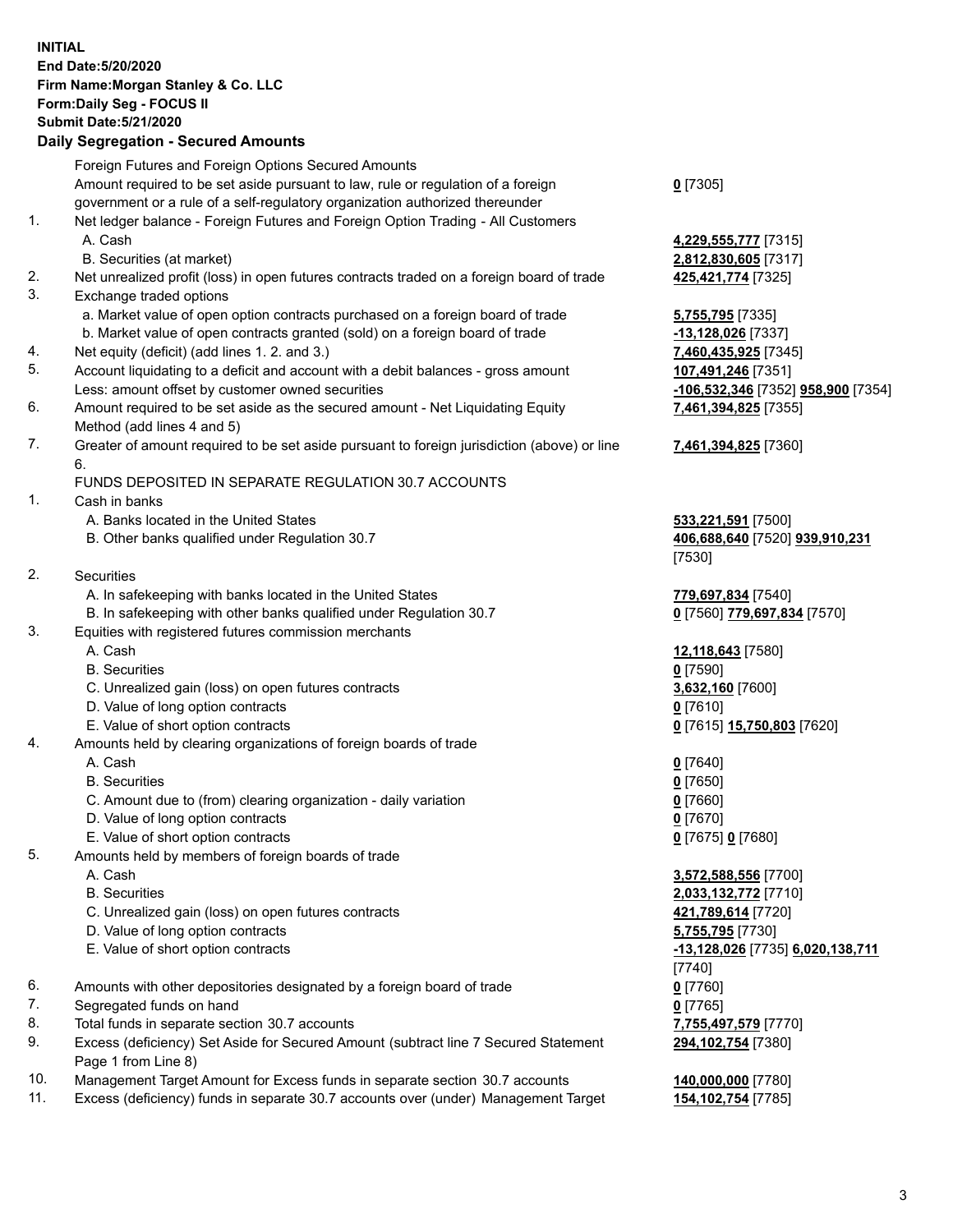**INITIAL End Date:5/20/2020 Firm Name:Morgan Stanley & Co. LLC Form:Daily Seg - FOCUS II Submit Date:5/21/2020 Daily Segregation - Segregation Statement** SEGREGATION REQUIREMENTS(Section 4d(2) of the CEAct) 1. Net ledger balance A. Cash **11,460,306,697** [7010] B. Securities (at market) **8,410,887,296** [7020] 2. Net unrealized profit (loss) in open futures contracts traded on a contract market **6,473,698,731** [7030] 3. Exchange traded options A. Add market value of open option contracts purchased on a contract market **571,519,143** [7032] B. Deduct market value of open option contracts granted (sold) on a contract market **-536,280,621** [7033] 4. Net equity (deficit) (add lines 1, 2 and 3) **26,380,131,246** [7040] 5. Accounts liquidating to a deficit and accounts with debit balances - gross amount **230,373,730** [7045] Less: amount offset by customer securities **-227,499,547** [7047] **2,874,183** [7050] 6. Amount required to be segregated (add lines 4 and 5) **26,383,005,429** [7060] FUNDS IN SEGREGATED ACCOUNTS 7. Deposited in segregated funds bank accounts A. Cash **4,339,669,817** [7070] B. Securities representing investments of customers' funds (at market) **0** [7080] C. Securities held for particular customers or option customers in lieu of cash (at market) **1,350,379,463** [7090] 8. Margins on deposit with derivatives clearing organizations of contract markets A. Cash **13,983,210,121** [7100] B. Securities representing investments of customers' funds (at market) **0** [7110] C. Securities held for particular customers or option customers in lieu of cash (at market) **7,060,507,833** [7120] 9. Net settlement from (to) derivatives clearing organizations of contract markets **294,441,377** [7130] 10. Exchange traded options A. Value of open long option contracts **571,519,143** [7132] B. Value of open short option contracts **-536,280,621** [7133] 11. Net equities with other FCMs A. Net liquidating equity **11,123,279** [7140] B. Securities representing investments of customers' funds (at market) **0** [7160] C. Securities held for particular customers or option customers in lieu of cash (at market) **0** [7170] 12. Segregated funds on hand **0** [7150] 13. Total amount in segregation (add lines 7 through 12) **27,074,570,412** [7180] 14. Excess (deficiency) funds in segregation (subtract line 6 from line 13) **691,564,983** [7190] 15. Management Target Amount for Excess funds in segregation **235,000,000** [7194]

16. Excess (deficiency) funds in segregation over (under) Management Target Amount Excess

**456,564,983** [7198]